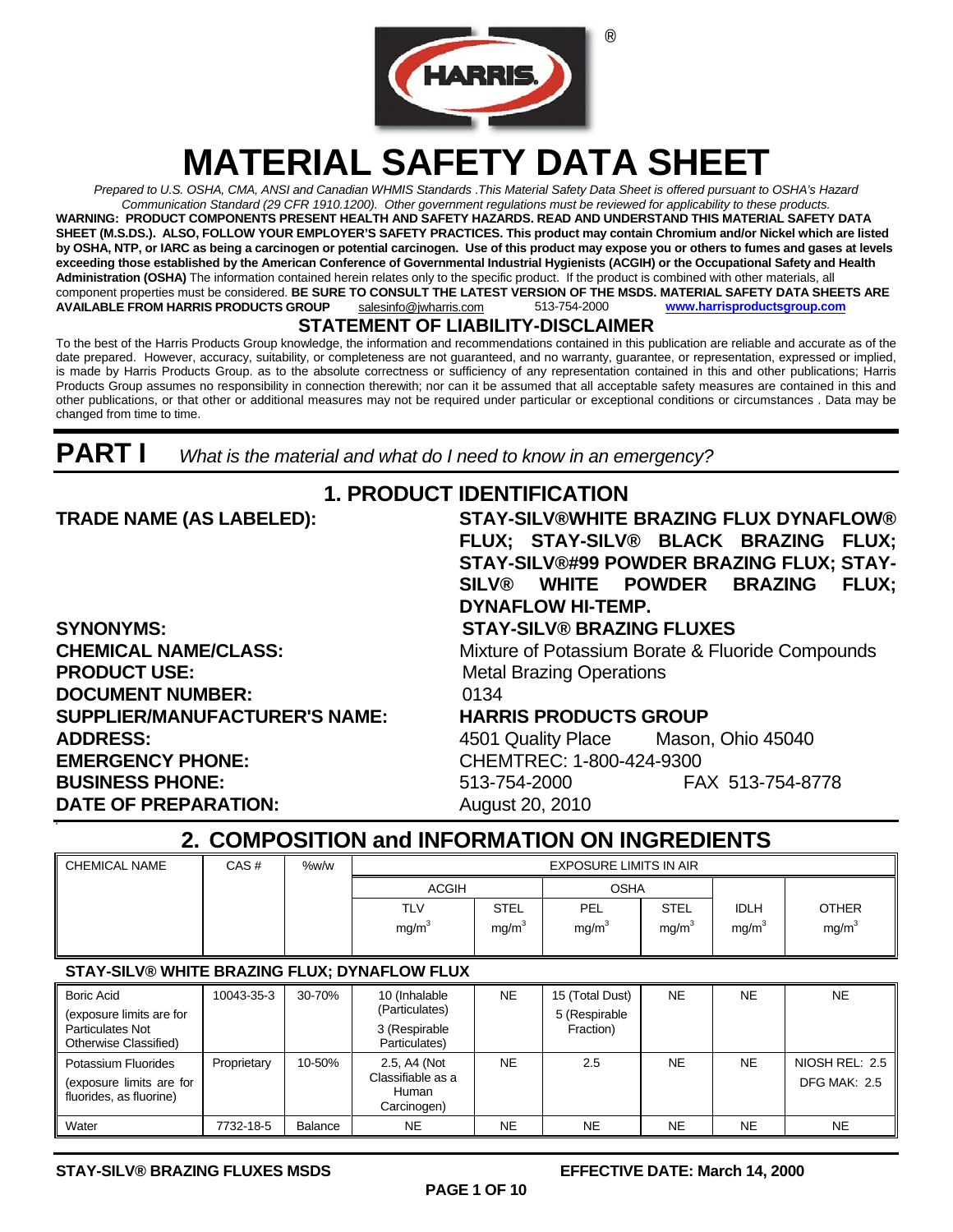### **2. COMPOSITION and INFORMATION ON INGREDIENTS (Continued)**

| <b>CHEMICAL NAME</b> | CAS# | %w/w | <b>EXPOSURE LIMITS IN AIR</b> |                   |                   |             |                   |                   |
|----------------------|------|------|-------------------------------|-------------------|-------------------|-------------|-------------------|-------------------|
|                      |      |      | <b>ACGIH</b>                  |                   | <b>OSHA</b>       |             |                   |                   |
|                      |      |      | TLV                           | <b>STEL</b>       | PEL               | <b>STEL</b> | <b>IDLH</b>       | <b>OTHER</b>      |
|                      |      |      | mg/m <sup>3</sup>             | mg/m <sup>3</sup> | mg/m <sup>3</sup> | mg/m $^3$   | mg/m <sup>3</sup> | mg/m <sup>3</sup> |
|                      |      |      |                               |                   |                   |             |                   |                   |

#### **STAY-SILV® BLACK BRAZING FLUX—DYNAFLOW HI-TEMP**

| Potassium Borates<br>(exposure limits are for Particulates Not                          |                   | 50-75%    | 10 (Inhalable<br>(Particulates)                                   | <b>NE</b> | 15 (Total<br>Dust)                               | <b>NE</b> | <b>NF</b> | <b>NE</b>                             |
|-----------------------------------------------------------------------------------------|-------------------|-----------|-------------------------------------------------------------------|-----------|--------------------------------------------------|-----------|-----------|---------------------------------------|
| Otherwise Classified)                                                                   |                   |           | 3 (Respirable<br>Particulates)                                    |           | 5 (Respirable<br>Fraction)                       |           |           |                                       |
| Potassium Fluorides<br>limits are<br>(exposure)<br>fluorine)                            | for fluorides, as | 10-40%    | 2.5, A4 (Not<br>Classifiable as a<br>Human<br>Carcinogen)         | <b>NE</b> | 2.5                                              | <b>NE</b> | <b>NE</b> | NIOSH REL: 2.5<br><b>DFG MAK: 2.5</b> |
| <b>Boric Acid</b><br>(exposure limits are for                                           | 10043-35-3        | 1-40%     | 10 (Inhalable<br>(Particulates)                                   | <b>NE</b> | 15 (Total<br>Dust)                               | <b>NE</b> | <b>NE</b> | <b>NE</b>                             |
| <b>Particulates Not</b><br>Otherwise Classified)                                        |                   |           | 3 (Respirable<br>Particulates)                                    |           | 5 (Respirable<br>Fraction)                       |           |           |                                       |
| Boron<br>(exposure limits are for<br>boron oxide)                                       | 7440-42-8         | $1 - 10%$ | 10                                                                | <b>NE</b> | 15 (Total<br>dust)<br>10 (vacated<br>1989 PEL)   | <b>NE</b> | 2000      | NIOSH REL: 10<br>DFG MAK: 15          |
| Water                                                                                   | 7732-18-5         | Balance   | <b>NE</b>                                                         | <b>NE</b> | <b>NE</b>                                        | <b>NE</b> | <b>NE</b> | <b>NE</b>                             |
| <b>STAY-SILV® #99 POWDER BRAZING FLUX</b>                                               |                   |           |                                                                   |           |                                                  |           |           |                                       |
| Potassium Borates<br>(exposure limits are for Particulates Not<br>Otherwise Classified) |                   | 30-90%    | 10 (Inhalable<br>(Particulates)<br>3 (Respirable<br>Particulates) | <b>NE</b> | 15 (Total<br>Dust)<br>5 (Respirable<br>Fraction) | <b>NE</b> | <b>NE</b> | <b>NE</b>                             |
| <b>Boric Acid</b><br>(exposure limits are for                                           | 10043-35-3        | Balance   | 10 (Inhalable<br>(Particulates)                                   | <b>NE</b> | 15 (Total<br>Dust)                               | <b>NE</b> | <b>NE</b> | <b>NE</b>                             |

#### **STAY-SILV® WHITE POWDER BRAZING FLUX**

Particulates Not Otherwise Classified)

| Potassium Borates<br>(exposure limits are for Particulates Not<br>Otherwise Classified)    |            | 30-80%   | 10 (Inhalable<br>(Particulates)<br>3 (Respirable<br>Particulates) | <b>NE</b> | 15 (Total<br>Dust)<br>5 (Respirable<br>Fraction) | <b>NE</b> | <b>NE</b> | <b>NE</b> |
|--------------------------------------------------------------------------------------------|------------|----------|-------------------------------------------------------------------|-----------|--------------------------------------------------|-----------|-----------|-----------|
| Boric Acid<br>(exposure limits are for<br><b>Particulates Not</b><br>Otherwise Classified) | 10043-35-3 | $1 - 3%$ | 10 (Inhalable<br>(Particulates)<br>3 (Respirable<br>Particulates) | <b>NE</b> | 15 (Total<br>Dust)<br>5 (Respirable<br>Fraction) | <b>NE</b> | <b>NE</b> | <b>NE</b> |
| <b>Copper Wetting Agent</b>                                                                |            | Balance  | NE                                                                | <b>NE</b> | <b>NE</b>                                        | <b>NE</b> | <b>NE</b> | <b>NE</b> |

5 (Respirable Fraction)

3 (Respirable Particulates)

NE = Not Established C = Ceiling Limit See Section 16 for Definitions of Terms Used

NOTE: All WHMIS required information is included. It is located in appropriate sections based on the ANSI Z400.1-1993 format.

## **3. HAZARD IDENTIFICATION**

**EMERGENCY OVERVIEW**: These fluxes have the following characteristics: STAY-SILV® WHITE BRAZING FLUX/DYNAFLOW® FLUX - white, odorless paste; STAY-SILV® BLACK BRAZING FLUX - smooth, black, odorless paste; STAY-SILV® #99 POWDER BRAZING FLUX - fine, white powder with no odor; STAY-SILV® WHITE POWDER BRAZING FLUX - fine, white, odorless powder. These fluxes and their decomposition products can moderately to severely irritate the skin, eyes, and any other contaminated tissue. These fluxes are neither flammable nor reactive under normal circumstances. If involved in a fire, the components of these products can decompose to release toxic gases. Emergency responders must wear the proper personal protective equipment suitable for the situation to which they are responding.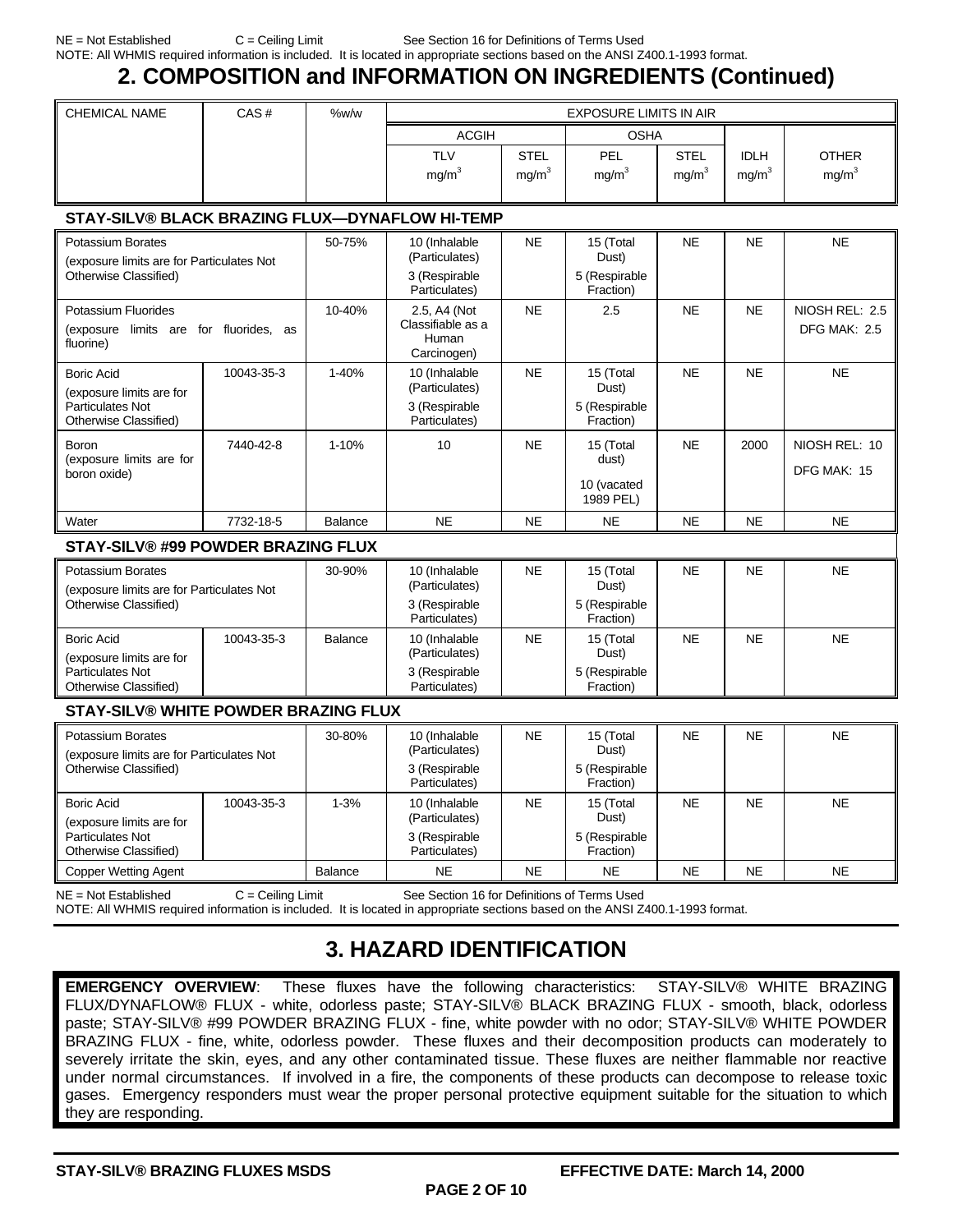### **3. HAZARD IDENTIFICATION (Continued)**

**SYMPTOMS OF OVER-EXPOSURE BY ROUTE OF EXPOSURE**: The most significant routes of over-exposure for these fluxes are by contact with skin, eye contact, or inhalation. The symptoms of overexposure to these fluxes , via route of entry, are as follows:

**INHALATION**: If particulates of these fluxes are inhaled, they can moderately to severely irritate the nose, throat, and respiratory system. Symptoms of inhalation over-exposure may include coughing, sneezing, and difficulty breathing.

**CONTACT WITH SKIN or EYES**: Depending on the duration and concentration of over-exposure, skin contact with these fluxes can moderately to severely irritate the skin. Repeated or prolonged skin overexposure to these fluxes may result in dermatitis (red, dry, itchy skin). Depending on the duration and concentration of over-exposure, eye contact with these fluxes can irritate the eyes. Eye over-exposure can cause tearing, redness, and tissue damage.

**SKIN ABSORPTION:** Hydrogen fluoride, a possible decomposition product of Stay-Silv® White Brazing Flux/Dynaflow® Flux And Stay-Silv® Black Brazing Flux, is extremely corrosive and a poison by all routes of entry. Hydrogen fluoride can penetrate the skin and produce burns, which may not be immediately painful or visible; the burns impact the lower layers of skin and bone tissue. Hydrogen fluoride exposures involving 20 percent of the body or more can be fatal through systemic fluoride poisoning.

**INGESTION**: If swallowed call physician immediately! Do not induce vomiting unless directed by medical personnel. Rinse mouth with water if person is conscious. Never give fluids or induce vomiting if person is unconscious, having convulsions, or not breathing.

| <b>HAZARDOUS MATERIAL INFORMATION SYSTEM</b>                     |                             |                           |       |   |  |  |  |
|------------------------------------------------------------------|-----------------------------|---------------------------|-------|---|--|--|--|
|                                                                  | <b>HEALTH</b><br>(BLUE)     |                           |       |   |  |  |  |
|                                                                  | <b>FLAMMABILITY</b>         |                           | (RED) | ი |  |  |  |
|                                                                  | REACTIVITY (YELLOW)<br>0    |                           |       |   |  |  |  |
|                                                                  | <b>PROTECTIVE EQUIPMENT</b> |                           |       | Χ |  |  |  |
| <b>EYES</b><br><b>HANDS</b><br><b>RESPIRATORY</b><br><b>BODY</b> |                             |                           |       |   |  |  |  |
| SEE SECTION 8                                                    |                             |                           |       |   |  |  |  |
|                                                                  |                             | For routine applications. |       |   |  |  |  |

#### **See Section 16 for Definition of Ratings**

**INJECTION**: Though not anticipated to be a likely route of occupational exposure for these fluxes, injection (via punctures or lacerations by a contaminated object) may cause local reddening, tissue swelling, and discomfort in addition to the wound.

**HEALTH EFFECTS OR RISKS FROM OVER-EXPOSURE: An Explanation in Lay Terms**. Symptoms associated with over-exposure to these fluxes are as follows:

**ACUTE**: Symptoms of inhalation over-exposure may include coughing, sneezing, and difficulty breathing. Depending on the duration and concentration of over-exposure, skin contact with these fluxes can severely irritate the skin. Depending on the duration and concentration of over-exposure, eye contact with these fluxes can irritate the eyes. Severe ingestion overexposure may be fatal.

**CHRONIC**: Repeated or prolonged skin over-exposure to these fluxes may result in dermatitis (red, dry, itchy skin). Chronic over-exposure to hydrogen fluoride (a possible decomposition product of Stay-Silv® White Brazing Flux/Dynaflow ® Flux And Stay-Silv® Black Brazing Flux) can cause fluorosis (weakening and degeneration of bone structure and possible heart, nerve, and intestinal problems). Chronic ingestion over-exposure may to these fluoride-containing fluxes cause mottling of tooth enamel and hardening or abnormal density of the bones. Refer to Section 11 (Toxicological Information) for additional information regarding these fluxes and their components.

**TARGET ORGANS:** Skin, eyes, respiratory system.

**PART II** *What should I do if a hazardous situation occurs?* 

### **4. FIRST-AID MEASURES**

**SKIN EXPOSURE:** If these fluxes or their decomposition products irritate the skin, begin decontamination with running water. Minimum flushing is for 15 minutes. Do not interrupt flushing. For Stay-Silv® White Brazing Flux/Dynaflow® Flux and Stay-Silv® Black Brazing Flux: If necessary, apply calcium gluconate gel (2.5% concentration) after flushing is complete.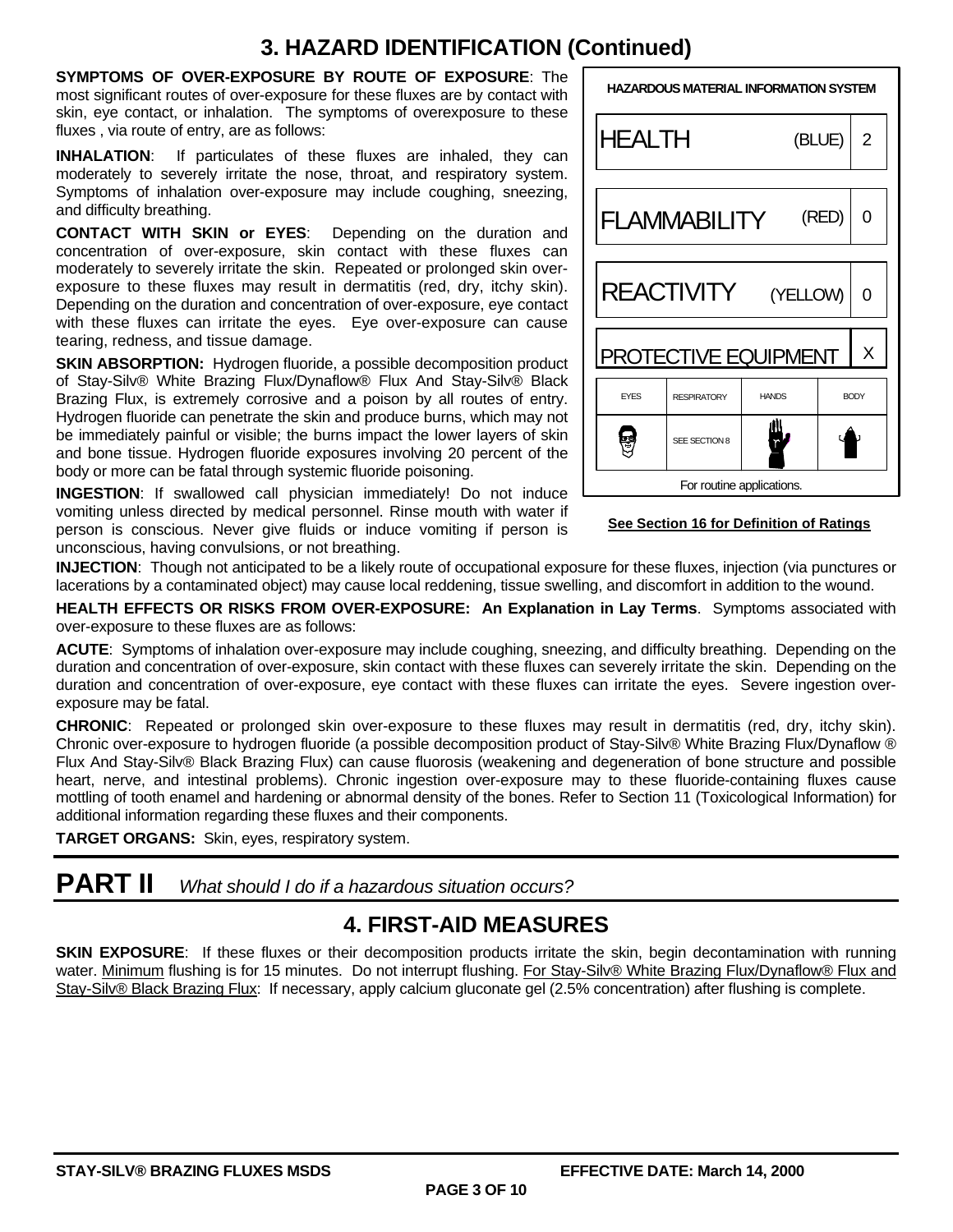### **4. FIRST-AID MEASURES (Continued)**

**SKIN EXPOSURE (continued)**: See Section 11 (Toxicological Information, Recommendations to Physicians) for more information on the use of calcium gluconate gel. Remove exposed or contaminated clothing, taking care not to contaminate eyes. Victim must seek medical attention if any adverse reaction occurs.

**EYE EXPOSURE**: If these fluxes enter the eyes, open victim's eyes while under gently running water. Use sufficient force to open eyelids. Have victim "roll" eyes. Minimum flushing is for 15 minutes. Do not interrupt flushing. Victim must seek immediate medical attention.

**INHALATION**: If particulates of these fluxes are inhaled, remove victim to fresh air. If necessary, use artificial respiration to support vital functions. Victim must seek medical attention if any adverse reaction occurs.

**INGESTION**: If swallowed call physician immediately! Do not induce vomiting unless directed by medical personnel. Rinse mouth with water if person is conscious. Never give fluids or induce vomiting if person is unconscious, having convulsions, or not breathing.

Victims of chemical exposure must be taken for medical attention. Rescuers should be taken for medical attention if necessary. Take copy of label and MSDS to health professional with victim. Medical professionals should refer to See Section 11 (Toxicological Information, Recommendations to Physicians) for more information.

### **5. FIRE-FIGHTING MEASURES**

**FLASH POINT:** Not flammable.<br> **AUTOIGNITION TEMPERATURE**: Not applicable. **FLAMMABLE LIMITS (in air by volume, %):** Lower (LEL): Not applicable. Upper (UEL): Not applicable

**FIRE EXTINGUISHING MATERIALS**: These fluxes are not flammable. Use extinguishing media appropriate for surrounding fire.

Water Spray: YES (for cooling) Carbon Dioxide: YES Halon: YES<br>
<u>Dry Chemical</u>: YES<br>
The Chemical: YES<br>
The Cher: Anv

**UNUSUAL FIRE AND EXPLOSION HAZARDS:** This product can moderately to severely irritate contaminated skin, and presents a potential contact hazard to firefighters. During a fire, irritating and toxic gases (e.g., hydrogen fluoride, potassium oxides, fluorine, and boron compounds) may be generated.

Explosion Sensitivity to Mechanical Impact: Not sensitive.

Explosion Sensitivity to Static Discharge: Not sensitive.



**SPECIAL FIRE-FIGHTING PROCEDURES:** Incipient fire responders should wear eye protection. Structural firefighters must wear Self-Contained Breathing Apparatus and full protective equipment. Move containers from fire area if it can be done without risk to personnel. If possible, prevent runoff water from entering storm drains, bodies of water, or other environmentally sensitive areas.

Other: Any "ABC" Class.

### **6. ACCIDENTAL RELEASE MEASURES**

**SPILL AND LEAK RESPONSE**: Uncontrolled releases should be responded to by trained personnel using pre-planned procedures. Proper protective equipment should be used. In case of a spill, clear the affected area, protect people, and respond with trained personnel.

In the event of an incidental release of these fluxes, personnel should wear gloves, safety glasses (or goggles), and face shield during clean up. In the event of a non-incidental release, minimum Personal Protective Equipment should be **Level B: triple-gloves (rubber gloves and nitrile gloves over latex gloves), chemical resistant suit and boots, hard-hat, and Self-Contained Breathing Apparatus.** Wipe-up or sweep-up spilled material carefully, avoiding the generation of airborne dust. Decontaminate the area thoroughly. Place all spilled residues in a suitable container and seal. Dispose of in accordance with applicable U.S. Federal, State, or local procedures and appropriate Canadian standards (see Section 13, Disposal Considerations).

For Stay-Silv® White Brazing Flux/Dynaflow® Flux and Stay-Silv® Black Brazing Flux: DUE TO THE PRESENCE OF FLUORIDE COMPONENTS, DO NOT STORE RESIDUE IN GLASS. ALSO, AVOID THE USE OF CLAY OR OTHER SILICATE-BASED ABSORBENTS.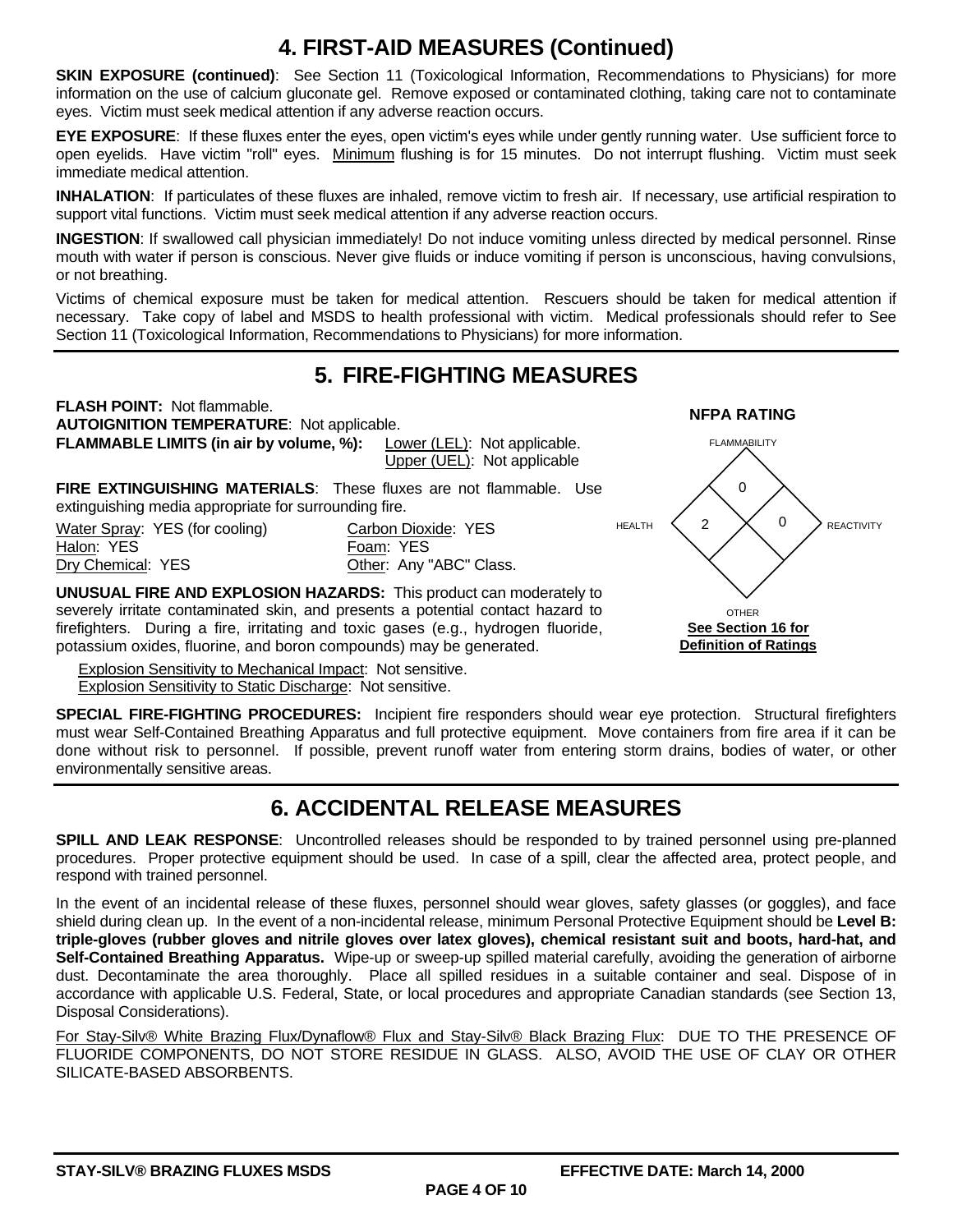## **PART III** *How can I prevent hazardous situations from occurring*

### **7. HANDLING and STORAGE**

**WORK PRACTICES AND HYGIENE PRACTICES:** As with all chemicals, avoid getting this product ON YOU or IN YOU. Wash thoroughly after handling this product. Do not eat, drink, smoke, or apply cosmetics while handling this product. Avoid breathing particulates generated by this product. Remove contaminated clothing immediately.

**STORAGE AND HANDLING PRACTICES:** All employees who handle this material should be trained to handle it safely. Empty containers may contain residual material; therefore, empty containers should be handled with care.

Store these fluxes in a cool, dry location, away from direct sunlight, sources of intense heat. Store away from incompatible chemicals (see Section 10, Stability and Reactivity). Material should be stored in secondary containers or in a diked area, as appropriate. Storage and use areas should be covered with impervious materials. Keep container tightly closed when not in use. Inspect all incoming containers before storage to ensure they are properly labeled and not damaged. For Stay-Silv® White Brazing Flux/Dynaflow® Flux And Stay-Silv® Black Brazing Flux: Do not store in glass, or permit material to be stored in silicate-based material.

**PROTECTIVE PRACTICES DURING MAINTENANCE OF CONTAMINATED EQUIPMENT**: Follow practices indicated in Section 6 (Accidental Release Measures). Make certain that application equipment is locked and tagged-out safely. Collect all rinsates and dispose of according to applicable U.S. Federal, State, or local procedures, and appropriate Canadian standards.

### **8. EXPOSURE CONTROLS - PERSONAL PROTECTION**

**VENTILATION AND ENGINEERING CONTROLS:** Use with adequate ventilation to ensure exposure levels are maintained below the limits provided in Section 2 (Composition and Information on Ingredients). Exhaust directly to the outside, taking necessary precautions for environmental protection. Prudent practice is to ensure eyewash/safety shower stations are available near areas where these fluxes are used.

**RESPIRATORY PROTECTION**: Maintain airborne contaminant concentrations below guidelines listed in Section 2 (Composition and Information on Ingredients) if applicable. If respiratory protection is needed, use only protection authorized in 29 CFR 1910.134 or applicable State regulations. Use supplied air respiration protection if oxygen levels are below 19.5% or are unknown. The following respiratory protection guidelines are provided for Fluorides (e.g., Potassium Fluorides, components of these fluxes):

| <b>CONCENTRATION</b>            | <b>RESPIRATORY PROTECTION</b>                                                                                                                                                                              |
|---------------------------------|------------------------------------------------------------------------------------------------------------------------------------------------------------------------------------------------------------|
| UP TO 12.5 mg/m <sup>3</sup> :  | Dust and mist respirator.                                                                                                                                                                                  |
| UP TO 25 mg/ $\overline{m}^3$ : | Dust and mist respirator except single-use and quarter-mask respirator* or Supplied Air Respirator<br>$(SAR)^*$ .                                                                                          |
| UP TO 62.5 mg/m <sup>3</sup> :  | SAR operated in a continuous-flow mode* or powered air-purifying respirator with dust and mist<br>$filter(s)*++$ .                                                                                         |
| UP TO 125 mg/m <sup>3</sup> :   | Full-facepiece respirator with high-efficiency particulate filter(s)++, full-facepiece Self-Contained<br>Breathing Apparatus, or full-facepiece SAR.                                                       |
| UP TO 250 mg/m <sup>3</sup> :   | Positive pressure, full-facepiece SAR.                                                                                                                                                                     |
|                                 | EMERGENCY OR PLANNED ENTRY INTO UNKNOWN CONCENTRATIONS OR IDLH CONDITIONS: Positive pressure,<br>full-facepiece SCBA or positive pressure, full-facepiece SAR with an auxiliary positive pressure<br>SCBA. |
| ESCAPE:                         | Full-facepiece respirator with high-efficiency particulate filter(s)++ or escape-type SCBA.                                                                                                                |
| *NOTE:<br>++NOTE:               | Substance reported to cause eye irritation or damage; may require eye protection.<br>May need acid gas sorbent.                                                                                            |

**EYE PROTECTION:** Safety glasses or goggles.

**HAND PROTECTION:** Wear natural rubber, neoprene, or nitrile rubber gloves for routine industrial use.

**BODY PROTECTION**: None needed for normal circumstances of use. Use body protection appropriate for task (i.e., apron, coveralls, and chemical resistant boots).

#### **9. PHYSICAL and CHEMICAL PROPERTIES**

**RELATIVE VAPOR DENSITY (air = 1):** Not applicable. **EVAPORATION RATE (nBuAc = 1):** Not applicable. **SPECIFIC GRAVITY (water = 1) :** 1.5-1.7. **FREEZING/MELTING POINT:** Not applicable. **SOLUBILITY IN WATER:** Moderately soluble. **BOILING POINT:** Not applicable.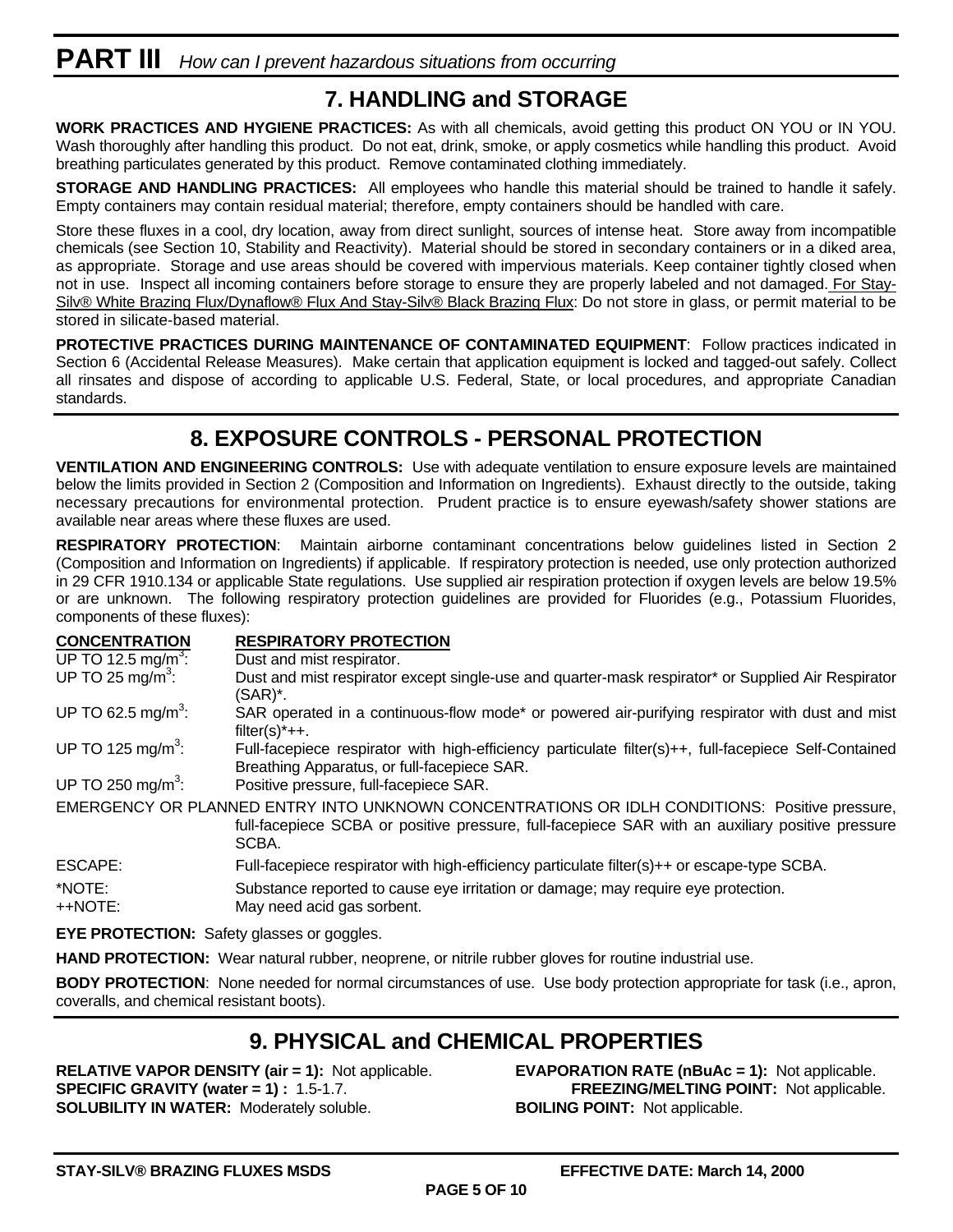#### **9. PHYSICAL and CHEMICAL PROPERTIES (Continued)**

**VAPOR PRESSURE, mm Hg @ 24C**: Not established. **pH:** Not applicable. **ODOR THRESHOLD**: Not applicable.

**COEFFICIENT OF OIL/WATER DISTRIBUTION (PARTITION COEFFICIENT):** Not established.

**APPEARANCE AND COLOR:** STAY-SILV® WHITE BRAZING FLUX/DYNAFLOW® FLUX - white, odorless paste; STAY-SILV® BLACK BRAZING FLUX - smooth, black, odorless paste; STAY-SILV® #99 POWDER BRAZING FLUX - fine, white powder with no odor; STAY-SILV® WHITE POWDER BRAZING FLUX - fine, white, odorless powder.

**HOW TO DETECT THESE SUBSTANCES (warning properties):** The appearance may act as a distinguishing characteristic of these fluxes.

### **10. STABILITY and REACTIVITY**

**STABILITY**: Stable.

**DECOMPOSITION PRODUCTS:** Hydrogen fluoride, fluorine, and boron and potassium compounds.

**MATERIALS WITH WHICH SUBSTANCE IS INCOMPATIBLE:** Strong oxidizers, strong acids, and reactive interhalogens. For Stay-Silv® White Brazing Flux/Dynaflow® Flux And Stay-Silv® Black Brazing Flux: Due to the presence of fluoride components, avoid contact with silicate-based materials.

**HAZARDOUS POLYMERIZATION**: Will not occur.

**CONDITIONS TO AVOID:** Extreme temperatures, moisture, and incompatible materials.

**PART IV** *Is there any other useful information about this material?*

### **11. TOXICOLOGICAL INFORMATION**

**TOXICITY DATA:** Presented below are human toxicological data available for the components of these fluxes present in concentration greater than 1%. Other data for animals are available for the components of these products, but are not presented in this Material Safety Data Sheet.

#### **BORIC ACID:**

Skin Irritancy (human) = 15 mg/ 3 days/ intermittent; mild LD (oral, human) = 37 mg/kg/ boron as boric acid LD (skin, infant) = 210 mg/kg/ boron as boric acid TDLo (oral, child) = 500 mg/kg; gastrointestinal effects LDLo (oral, man) = 429 mg/kg; cardiovascular, systemic effects LDLo (oral, woman) = 200 mg/kg TDLo (oral, infant) = 800 mg/kg/ 4 weeks/ intermittent LDLo (oral, infant) =  $934$  mg/kg

#### **BORIC ACID (continued):**

LDLo (skin, infant) =  $1200$  mg/kg LDLo (skin, child) =  $4000$  mg/kg/ 4 days LDLo (skin, man) =  $2430$  mg/kg LDLo (skin, child) =  $1500$  mg/kg LDLo (subcutaneous, infant) = 1100 mg/kg TDLo (unreported, man) = 170 mg/kg; gastrointestinal effects LDLo (unreported, man) = 147 mg/kg

**SUSPECTED CANCER AGENT:** The components of these fluxes are not found on the following lists: FEDERAL OSHA Z LIST, NTP, IARC, and CAL/OSHA, and therefore are not considered to be, nor suspected to be, cancer-causing agents by these agencies.

**IRRITANCY OF PRODUCT:** These fluxes can moderately to severely irritate contaminated tissue.

**SENSITIZATION TO THE PRODUCT:** No component of these fluxes is known to be a sensitizer with prolonged or repeated use.

**REPRODUCTIVE TOXICITY INFORMATION:** Listed below is information concerning the effects of these fluxes on the human reproductive system.

Mutagenicity: These fluxes are not reported to produce mutagenic effects in humans. Animal mutation data are available for Boric Acid (a component of these fluxes); these data were obtained during clinical studies on specific animal tissues exposed to high doses of this compound.

Embryotoxicity These fluxes are not reported to produce embryotoxic effects in humans.

Teratogenicity: These fluxes are not reported to cause teratogenic effects in humans

Reproductive Toxicity: These fluxes are not reported to cause reproductive effects in humans. Clinical studies on test animals exposed to relatively high doses of Boric Acid (a component of these fluxes) indicate adverse reproductive effects.

*A mutagen is a chemical, which causes permanent changes to genetic material (DNA) such that the changes will propagate through generational lines. An embryotoxin is a chemical, which causes damage to a developing embryo (i.e. within the first eight weeks of pregnancy in humans), but the damage does not propagate across generational lines. A teratogen is a chemical, which causes damage to a developing fetus, but the damage does not propagate across generational lines. A reproductive toxin is any substance, which interferes in any way with the reproductive process.*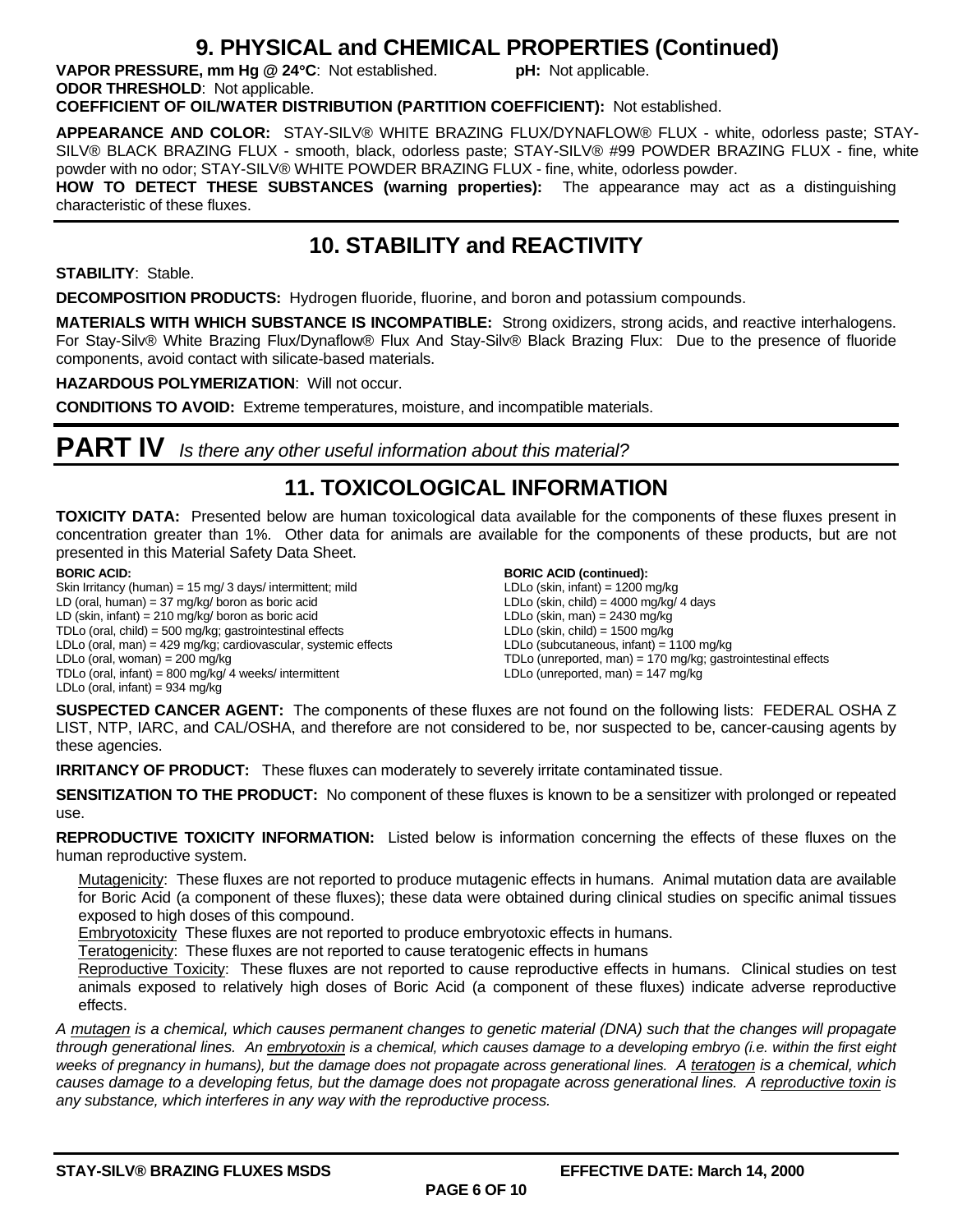### **11. TOXICOLOGICAL INFORMATION (Continued)**

**BIOLOGICAL EXPOSURE INDICES:** Currently, there are Biological Exposure Indices (BEIs) associated with Potassium Fluorides (a component of these fluxes), as a fluoride.

| <b>CHEMICAL DETERMINANT</b> | SAMPLING TIME  | BEI                |
|-----------------------------|----------------|--------------------|
| II FLUORIDES                |                |                    |
| Fluorides in urine          | Prior to shift | 3 mg/g creatinine  |
|                             | End of shift   | 10 mg/g creatinine |

**MEDICAL CONDITIONS AGGRAVATED BY EXPOSURE:** Dermatitis, other skin disorders, and respiratory conditions may be aggravated by over-exposure to these fluxes.

**RECOMMENDATIONS TO PHYSICIANS**: Treat symptoms and eliminate over-exposure. For Stay-Silv® White Brazing Flux/Dynaflow® Flux And Stay-Silv® Black Brazing Flux: In the event of over-exposure to these fluxes, all personnel providing treatment must be gloved. If there are indications that a victim is suffering from the effects of fluoride overexposure, the treatment recommendations for contamination are as follows:

- **SKIN CONTACT:** After 15 minute water flush (if flush has not yet been done), apply calcium gluconate gel (2.5% concentration) until pain has subsided, but not longer than 30 minutes. If pain lasts longer than 15 minutes, proceed with calcium gluconate injections.
- **EYE CONTACT:** After 15 minutes water flush (if flush has not been done), flush eyes with 1% calcium gluconate gel in normal, sterile saline.

**INHALATION:** Provide 100% oxygen, followed by inhalation of a mist containing 2.5% calcium gluconate in saline solution. Watch for pulmonary edema.

**INGESTION**: Gastric lavage with lime water or milk.

### **12. ECOLOGICAL INFORMATION**

ALL WORK PRACTICES MUST BE AIMED AT ELIMINATING ENVIRONMENTAL CONTAMINATION.

**ENVIRONMENTAL STABILITY:** The components of these fluxes will slowly decompose under normal environmental conditions into a variety of inorganic compounds.

**EFFECT OF MATERIAL ON PLANTS or ANIMALS:** These fluxes can be harmful to plant and animal life. Specific data on test animals are available, but are not presented in this Material Safety Data Sheet.

**EFFECT OF CHEMICAL ON AQUATIC LIFE:** Large releases of these fluxes may be harmful or fatal to exposed aquatic life. The following aquatic toxicity data are available.

**BORIC ACID:**   $LC_{50}$  (trout eggs) = 100 ppm/ soft  $LC_{50}$  (trout eggs) = 79 ppm/ hard  $LC_{50}$  (catfish eggs) = 155 ppm/ soft  $LC_{50}$  (catfish eggs) = 22 ppm/ hard

**BORIC ACID (continued):** 

 $LC_{50}$  (goldfish eggs) = 46 ppm/ soft  $LC_{50}$  (goldfish eggs) = 75 ppm/ hard LC50 (*Daphnia magna*) = 133 mg/L/ 48 hours

### **13. DISPOSAL CONSIDERATIONS**

**PREPARING WASTES FOR DISPOSAL:** Waste disposal must be in accordance with appropriate U.S. Federal, State, and local regulations or with regulations of Canada and its Provinces. This product, if unaltered by use, may be disposed of by treatment at a permitted facility or as advised by your local hazardous waste regulatory authority.

**U.S. EPA WASTE NUMBER:** Not applicable.

### **14. TRANSPORTATION INFORMATION**

THIS MATERIAL IS NOT HAZARDOUS (Per 49 CFR 172.101) BY THE U.S. DEPARTMENT OF TRANSPORTATION.

**PROPER SHIPPING NAME:** Not applicable. **HAZARD CLASS NUMBER and DESCRIPTION:** Not applicable. **UN IDENTIFICATION NUMBER:** Not applicable. **PACKING GROUP:** Not applicable. **DOT LABEL(S) REQUIRED:** Not applicable.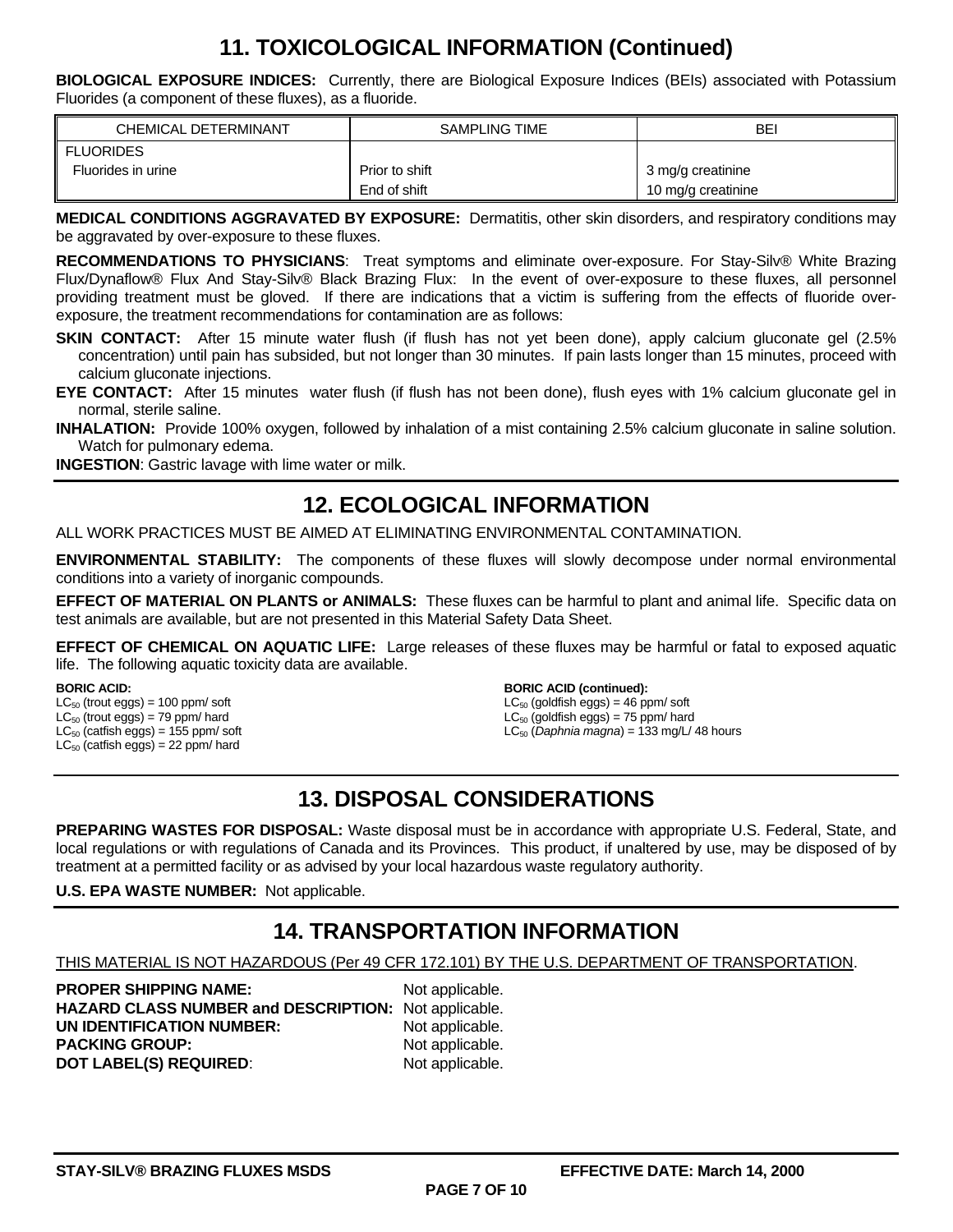### **14. TRANSPORTATION INFORMATION (Continued)**

#### **NORTH AMERICAN EMERGENCY RESPONSE GUIDEBOOK NUMBER (1996):** Not applicable.

**MARINE POLLUTANT:** The components of these fluxes are not designated by the Department of Transportation to be Marine Pollutants (49 CFR 172.101, Appendix B).

**TRANSPORT CANADA TRANSPORTATION OF DANGEROUS GOODS REGULATIONS:** THIS MATERIAL IS CONSIDERED AS DANGEROUS GOODS. Refer to above information for Canadian shipments.

### **15. REGULATORY INFORMATION**

#### **ADDITIONAL U.S. REGULATIONS:**

U.S. SARA REPORTING REQUIREMENTS: The components of these fluxes are not subject to the reporting requirements of Sections 302, 304, and 313 of Title III of the Superfund Amendments and Reauthorization Act.

U.S. SARA THRESHOLD PLANNING QUANTITY: Not applicable.

U.S. CERCLA REPORTABLE QUANTITY (RQ) : Not applicable.

U.S. TSCA INVENTORY STATUS: The components of these fluxes are listed on the TSCA Inventory.

U.S. STATE REGULATORY INFORMATION: Components of these fluxes are covered under specific State regulations, as denoted below:

**Alaska - Designated Toxic and Hazardous Michigan - Critical Materials Register:** No.

**Substances:** No. **California - Permissible Exposure Limits for Missouri - Employer Information/Toxic Chemical Contaminants:** No.

**Florida - Substance List:** No. **Illinois - Toxic Substance List:** No. **Kansas - Section 302/313 List:** No. **Massachusetts - Substance List:** No.

**Minnesota - List of Hazardous Substances:** No. **Substance List:** Potassium Fluorides. **New Jersey - Right to Know Hazardous Substance List:** Potassium Fluorides. **North Dakota - List of Hazardous Chemicals, Reportable Quantities:** No.

**Pennsylvania - Hazardous Substance List:** No. **Rhode Island - Hazardous Substance List:** No. **Texas - Hazardous Substance List:** No. **West Virginia - Hazardous Substance List:** No. **Wisconsin - Toxic and Hazardous Substances:**  No.

**CALIFORNIA SAFE DRINKING WATER AND TOXIC ENFORCEMENT ACT (PROPOSITION 65):** No component of these products is on the California Proposition 65 List. **WARNING: These products may contain chemicals, and when used for welding may produce fumes or gases containing chemicals, known to the State of California to cause cancer, and/or birth defects (or other reproductive harm.)**

ANSI LABELING (Z129.1): **WARNING!** MAY BE HARMFUL OR FATAL IF SWALLOWED. IRRITATING IF INHALED. CAUSES SKIN AND EYE IRRITATION. MAY CONTAIN FLUORIDES. PROTECT YOURSELF AND OTHERS. KEEP AWAY FROM GLASS AND SILICATES. FUMES AND GASES CAN BE HAZARDOUS TO HEALTH AND CAN BURN EYES AND SKIN ON CONTACT. Keep out of reach of children. Do not taste or swallow. Do not get on skin or in eyes. Avoid breathing fumes or particulates. Keep head away from fumes. Use enough ventilation, exhaust or arc, or both, to keep fumes and gases from breathing zone and general area. Keep container closed when not in use. Avoid contact with glass and silicate compounds. Wash thoroughly after handling. Wear gloves, goggles, face-shields, suitable body protection, and NIOSH/MSHA-approved respiratory protection, as appropriate. For maximum safety, be certified for and wear a respirator at all times when brazing. See American National Standard Z49.1, Safety in Welding, Cutting, and Allied Processes, published by the American Welding Society, 550 NW LeJeune Rd., Miami, FL 33126. Also see OSHA Safety and Health Standards, 29 CFR 1910, available from the US Government Printing Office, Washington DC, 20402. FIRST-AID: In case of contact, immediately flush skin or eyes with plenty of water for at least 15 minutes while removing contaminated clothing and shoes. If inhaled, remove to fresh air. If ingested, do not induce vomiting. Get medical attention. IN CASE OF FIRE: Use water fog, dry chemical, CO<sub>2</sub>, or "alcohol" foam. IN CASE OF SPILL: Wipe-up or sweep-up spilled powder carefully. Place residue in suitable container and seal. Avoid contact with silicate-based material. Consult Material Safety Data Sheet for additional information.

## **15. REGULATORY INFORMATION (Continued)**

**WARNING:**

**PROTECT** yourself and others. Read and understand this information.

**FUMES AND GASES** can be hazardous to your health.

**ARC RAYS** can injure your eyes and burn skin.

**ELECTRIC SHOCK** can kill.

**HEAT RAYS (INFRARED RADIATION)** from flame or hot metal can injure eyes.

- Before use, read and understand the manufacturer's instructions. Material Safety Data Sheets (MSDSs), and your employer's safety policies.
- Keep your head out of the fumes.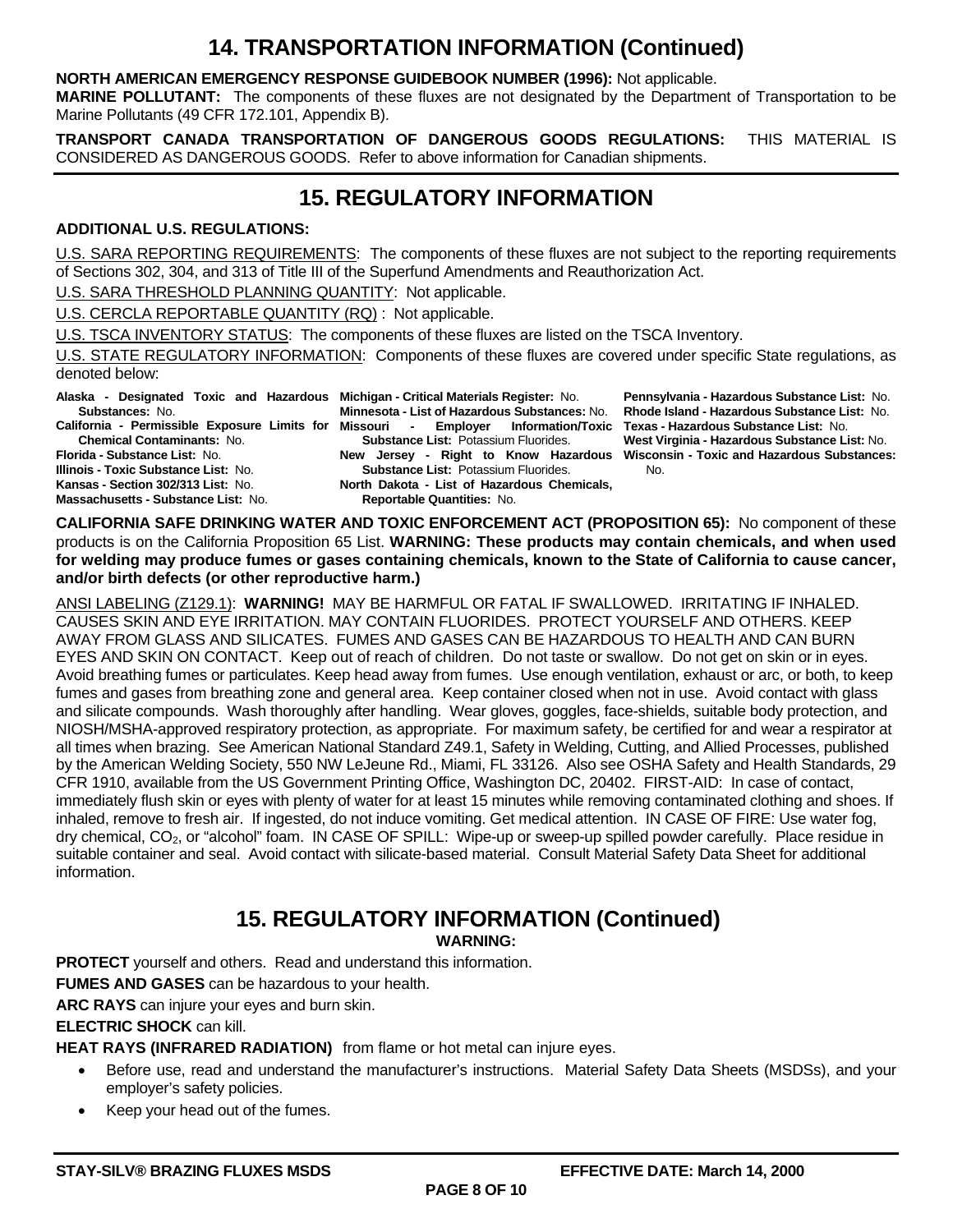- Use enough ventilation, exhaust at the arc, or both, to keep fumes and gases from your breathing zone and the general area.
- FOR MAXIMUM SAFETY, BE CERTIFIED FOR AND WEAR A RESPIRATOR AT ALL TIMES WHEN WELDING OR BRAZING
- Wear correct eye, ear, and body protection.
- Do not touch live electrical parts.
- See American National Standard Z49.1 *Safety in Welding, Cutting, and Allied Processes*, published by the American Welding Society, 550 N.W. LeJeune Road, Miami, Florida 33126. OSHA Safety and Health Standards, *29 CFR 1910*, available from the U.S. Government Printing Office, Superintendent office, P.O. Box 371954, Pittsburgh, PA 15250-7954.

#### DO NOT REMOVE THIS INFORMATION

#### **ADDITIONAL CANADIAN REGULATIONS:**

CANADIAN DSL/NDSL INVENTORY STATUS: The components of these fluxes are listed on the NDSL/DSL Inventory. OTHER CANADIAN REGULATIONS: Not applicable.

CANADIAN ENVIRONMENTAL PROTECTION ACT (CEPA) PRIORITIES SUBSTANCES LISTS: The components of these fluxes are not on the CEPA Priorities Substances Lists, as follows: Potassium Fluoride (as Inorganic Fluoride) Priority List 1, Toxic Material.

CANADIAN WHMIS SYMBOLS: D2B Materials Causing Other Toxic Effects.



## **16. OTHER INFORMATION**

#### **DATE OF PRINTING:** August 25, 2010

This Material Safety Data Sheet is offered pursuant to OSHA's Hazard Communication Standard (29 CFR 1910.1200). Other government regulations must be reviewed for applicability to these fluxes. The information contained herein relates only to the specific product. If the product is combined with other materials, all component properties must be considered. To the best of the J.W. Harris Company, Inc.'s knowledge, the information and recommendations contained in this publication are reliable and accurate as the date of issue. However, accuracy, suitability, or completeness are not guaranteed, and no warranty, guarantee, or representation, expressed or implied, is made by J.W. Harris Co., Inc. as to the absolute correctness or sufficiency of any representation contained in this and other publications; J.W. Harris Co., Inc. assumes no responsibility in connection therewith; nor can it be assumed that all acceptable safety measures may not be required under particular or exceptional conditions or circumstances. Data may be changed from time to time. Be sure to consult the latest edition.

#### **DEFINITIONS OF TERMS**

A large number of abbreviations and acronyms appear on a MSDS. Some of these, which are commonly used, include the following:

**CAS #**: This is the Chemical Abstract Service Number, which uniquely identifies each constituent. It is used as a unique identifier for the chemical.

#### **EXPOSURE LIMITS IN AIR:**

**ACGIH** - American Conference of Governmental Industrial Hygienists, a professional association which establishes exposure limits. **IARC**-International Agency for Research on Cancer **TLV -** Threshold Limit Value - an airborne concentration of a substance, which represents conditions under which it is generally believed that nearly all workers, may be repeatedly exposed without adverse effect. The duration must be considered, including the 8-hour Time Weighted Average **(TWA)**, the 15-minute Short Term Exposure Limit, and the instantaneous Ceiling Level **(C)**. Skin absorption effects must also be considered. **OSHA** - U.S. Occupational Safety and Health Administration. **PEL -** Permissible Exposure Limit - This exposure value means exactly the same as a TLV, except that it is enforceable by OSHA. The OSHA Permissible Exposure Limits are based in the 1989 PELs and the June, 1993 Air Contaminants Rule (Federal Register: 58: 35338-35351 and 58: 40191). Both the current PELs and the vacated PELs are indicated. The phrase, "Vacated 1989 PEL," is placed next to the PEL, which was vacated by Court Order. **IDLH -** Immediately Dangerous to Life and Health **-** This level represents a concentration from which one can escape within 30-minutes without suffering escape-preventing or permanent injury. **The DFG - MAK** is the Republic of Germany's Maximum Exposure Level, similar to the U.S. PEL. **NIOSH** is the National Institute of Occupational Safety and Health, which is the research arm of the U.S. Occupational Safety and Health Administration (**OSHA**). NIOSH issues exposure guidelines called Recommended Exposure Levels (**REL**s). When no exposure guidelines are established, **NE** is made for reference. **NTP**- National Toxicology Program

#### **HAZARD RATINGS:**

**HAZARDOUS MATERIALS IDENTIFICATION SYSTEM:** This rating system was developed by the National Paint and Coating Association and has been adopted by industry to identify the degree of chemical hazards. Health Hazard: **0**  (minimal acute or chronic exposure hazard); **1** (slight acute or chronic exposure hazard); **2** (moderate acute or significant chronic exposure hazard); **3** (severe acute exposure hazard; onetime overexposure can result in permanent injury and may be fatal); **4** (extreme acute exposure hazard; onetime overexposure can be fatal). Flammability Hazard: **0** (minimal hazard); **1** (materials that require substantial pre-heating before burning); **2** (combustible liquid or solids; liquids with a flash point of 38-93°C [100-200°F]); **3** (Class IB and IC flammable liquids with flash points below 38°C [100°F]); 4 (Class IA flammable liquids with flash points below 23°C [73°F] and boiling points below 38°C [100°F]. Reactivity Hazard: 0 (normally stable); 1 (material that can become unstable at elevated temperatures or which can react slightly with water); **2** (materials that are unstable but do not detonate or which can react violently with water); **3** (materials that can detonate when initiated or which can react explosively with water); **4** (materials that can detonate at normal temperatures or pressures). PPE Rating X: Special attention should be given to PPE selection.

**NATIONAL FIRE PROTECTION ASSOCIATION:** Health Hazard: **0** (material that on exposure under fire conditions would offer no hazard beyond that of ordinary combustible materials); **1** (materials that on exposure under fire conditions could cause irritation or minor residual injury); **2** (materials that on intense or continued exposure under fire conditions could cause temporary incapacitation or possible residual injury); **3** (materials that can on short exposure